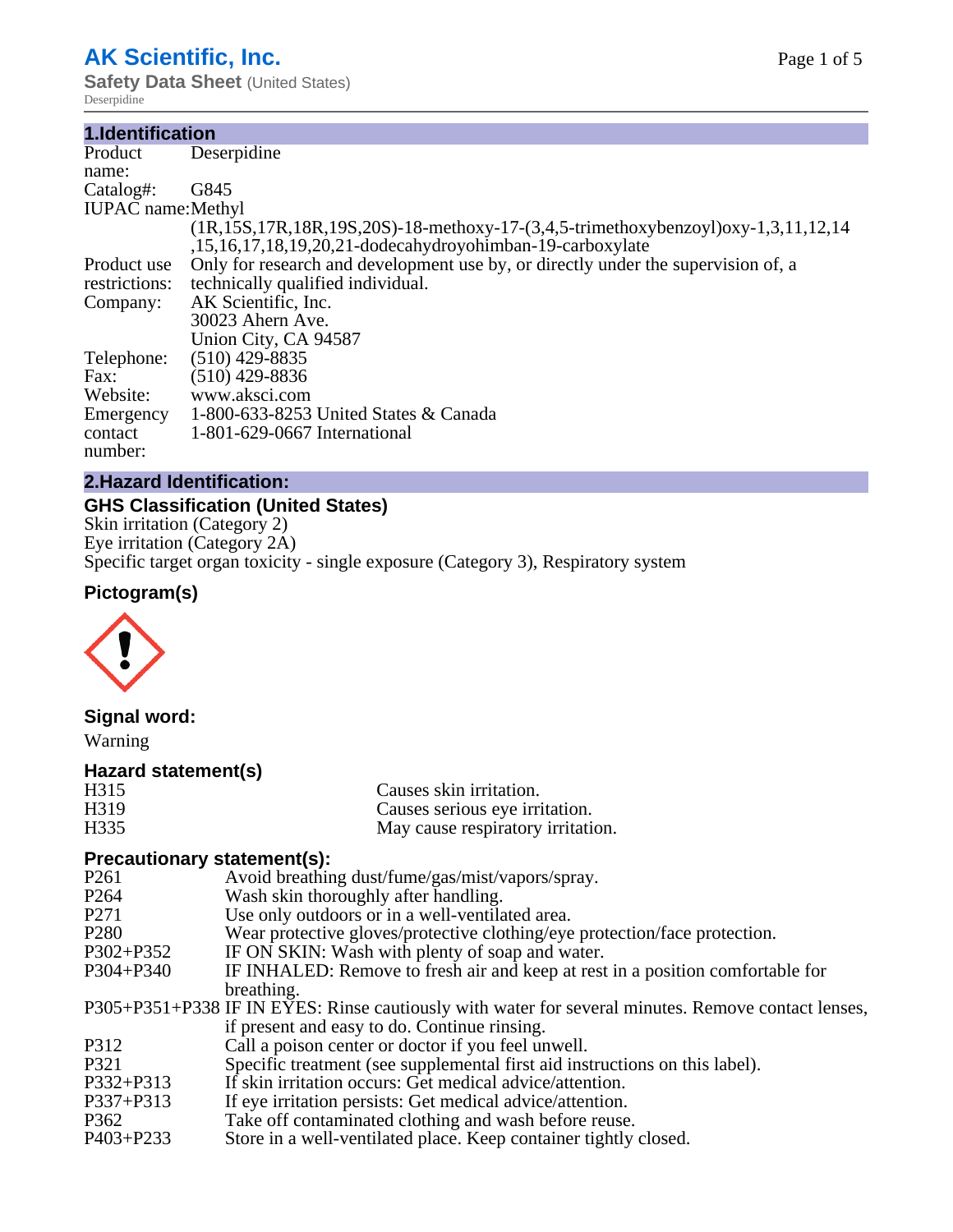P501 Dispose of contents/container to an approved waste disposal plant.

# **Hazards not otherwise classified (HNOC) or not covered by GHS:**

None

#### **3.Composition/Information on Ingredients**

| Synonyms: | Harmonyl; Raunormine |
|-----------|----------------------|
| $CAS#$ :  | $131 - 01 - 1$       |
| Purity:   | 98% (HPLC)           |
| EC:       | 205-004-8            |
|           |                      |

# **4. First Aid Measures**

**General Information:** Immediately remove any clothing contaminated by the product. Move out of dangerous area. Consult a physician and show this safety data sheet.

**Inhalation:** Move person to fresh air. If not breathing, give artificial respiration. If breathing is difficult, give oxygen. Obtain medical aid.

**Skin contact:** Immediately flush skin with running water for at least 15 minutes while removing contaminated clothing and shoes. Wash clothing before reuse. Obtain medical aid immediately.

**Eye contact:** Immediately flush open eyes with running water for at least 15 minutes. Obtain medical aid immediately.

**Ingestion:** Do NOT induce vomiting without medical advice. Rinse mouth with water. Never administer anything by mouth to an unconscious person. Obtain medical aid immediately.

**Most important symptoms and effects, both acute and delayed:** No further information available. Please see sections 2 and 11.

**Indication of any immediate medical attention and special treatment needed:** No further information available.

# **5. Fire Fighting Measures**

**Suitable extinguishing media:** Use water spray, dry chemical, carbon dioxide, or chemical foam. **Specific hazards arising from the chemical:** Carbon oxides, Nitrogen oxides.

**Advice for firefighters:** As in any fire, wear a NIOSH-approved or equivalent, pressure-demand, self-contained breathing apparatus and full protective gear. During a fire, irritating and highly toxic gases may be generated by thermal decomposition or combustion.

# **6. Accidental Release Measures**

**Personal precautions, protective equipment and emergency procedures:** Wear protective equipment and keep unprotected personnel away. Ensure adequate ventilation. Remove all sources of ignition. Prevent further leak or spill if safe to do so. For personal protective equipment, please refer to section 8.

**Environmental precautions:** Do not let product enter drains, other waterways, or soil.

**Methods and materials for containment and cleaning up:** Prevent further leak or spill if safe to do so. Vacuum, sweep up, or absorb with inert material and place into a suitable disposal container. Consult local regulations for disposal. See section 13 for further disposal information.

# **7. Handling and Storage**

**Precautions for safe handling:** Avoid contact with skin, eyes, and personal clothing. Wash hands thoroughly after handling. Avoid breathing fumes. Use only with adequate ventilation. Wear suitable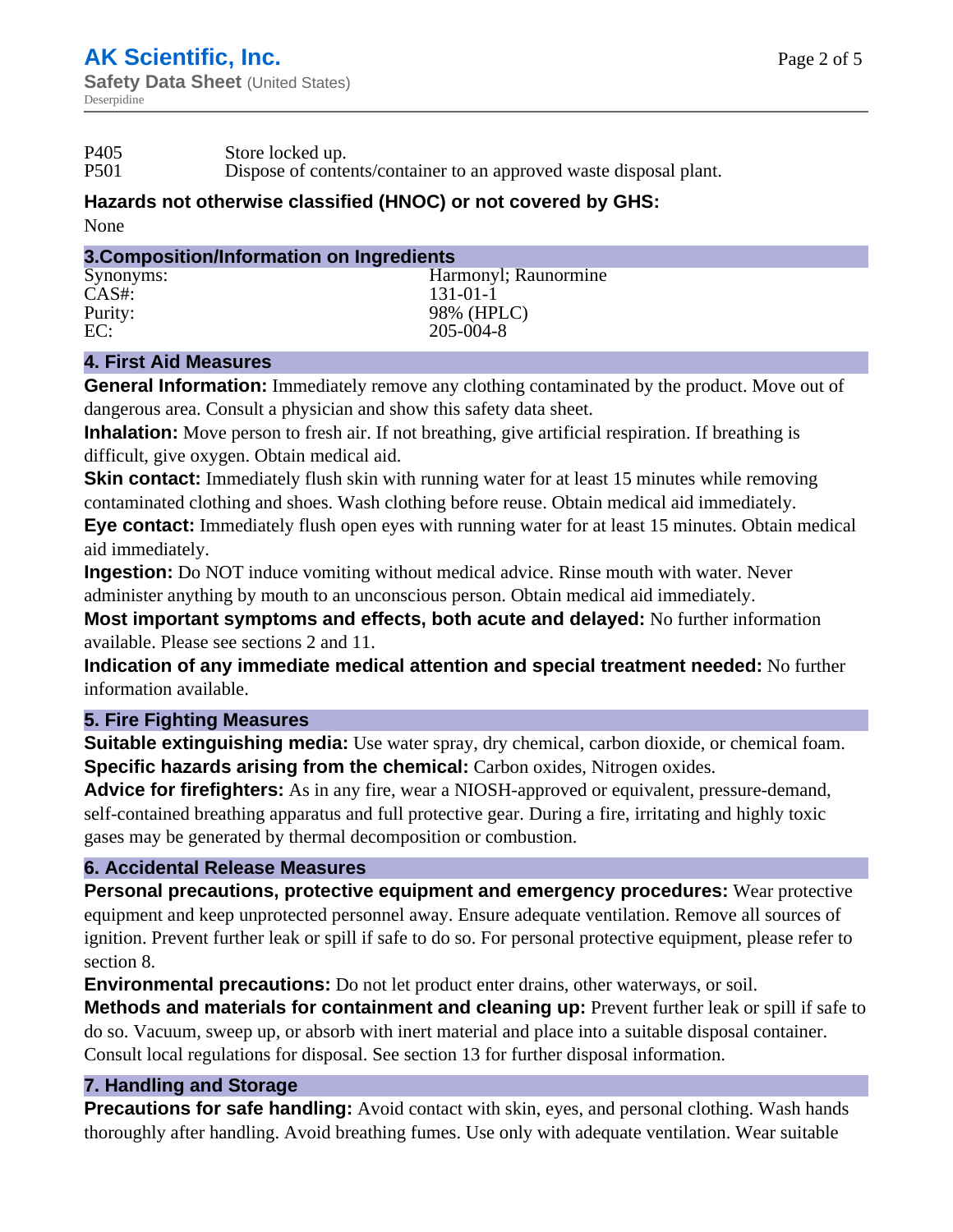protective clothing, gloves, and eye/face protection. Keep away from sources of ignition. Minimize dust generation and accumulation. Keep container tightly closed. Open and handle container with care. Do not eat, drink, or smoke while handling.

**Conditions for safe storage, including any incompatibilities:** Store in a tightly-closed container when not in use. Store in a cool, dry, well-ventilated area away from incompatible substances. Keep away from sources of ignition. ,Store long-term at -20°C.

#### **8. Exposure Controls/Personal Protection**

#### **Exposure limits:**

OSHA PEL:<br>NIOSH REL: Not available. Not available. ACGIH TLV: Not available.

**Appropriate engineering controls:** Avoid contact with skin, eyes, and clothing. Wash hands before breaks and immediately after handling the product. Facilities storing or utilizing this material should be equipped with an eyewash fountain. Use adequate general and local exhaust ventilation to keep airborne concentrations low.

#### **Personal protection**

Eyes: Based on an evaluation of the eye or face hazards present, wear chemical splash-resistant safety glasses or goggles with side protection. A face shield may be appropriate in some workplaces. Use eyewear tested and approved under appropriate government standards such as OSHA 29 CFR 1910.133 or EU EN166. Hands: Wear gloves selected based on an evaluation of the possible hazards to hands and skin, the duration of use, the physical conditions of the workplace, and the chemical resistance and physical properties of the glove material. Skin and body: Protective clothing must be selected based on the hazards present in the workplace, the physical environment, the duration of exposure, and other factors. No fabric can provide protection against all potential hazards; therefore it is important to select the appropriate protective clothing for each specific hazard. At the minimum, wear a laboratory coat and close-toed footwear. Respiratory: Respirators are not a substitute for accepted engineering control measures such as enclosure or confinement of the operation, general and local ventilation, and substitution of less toxic materials. When respiratory personal protective equipment is appropriate based on an assessment of respiratory hazards in the workplace, use a NIOSH- or CEN-certified respirator.

| 9. Physical and Chemical Properties |                              |
|-------------------------------------|------------------------------|
| <b>Physical State:</b>              | White to light yellow powder |
| Molecular Formula:                  | C32H38N2O8                   |
| Molecular Weight:                   | 578.65                       |
| Odor:                               | Not available.               |
| pH:                                 | Not available.               |
| <b>Boiling Point Range:</b>         | Not available.               |
| Freezing/Melting Point:             | $223 - 226$ °C               |
| <b>Flash Point:</b>                 | Not available.               |
| <b>Evaporation Rate:</b>            | Not available.               |
| Flammability(solid,gas):            | Please see section 2.        |
| Explosive limits:                   | Not available.               |
| Vapor Pressure:                     | Not available.               |
| Vapor Density:                      | Not available.               |
| Solubility:                         | Not available.               |
| <b>Relative Density:</b>            | Not available.               |
| Refractive Index:                   | Not available.               |
| Volatility:                         | Not available.               |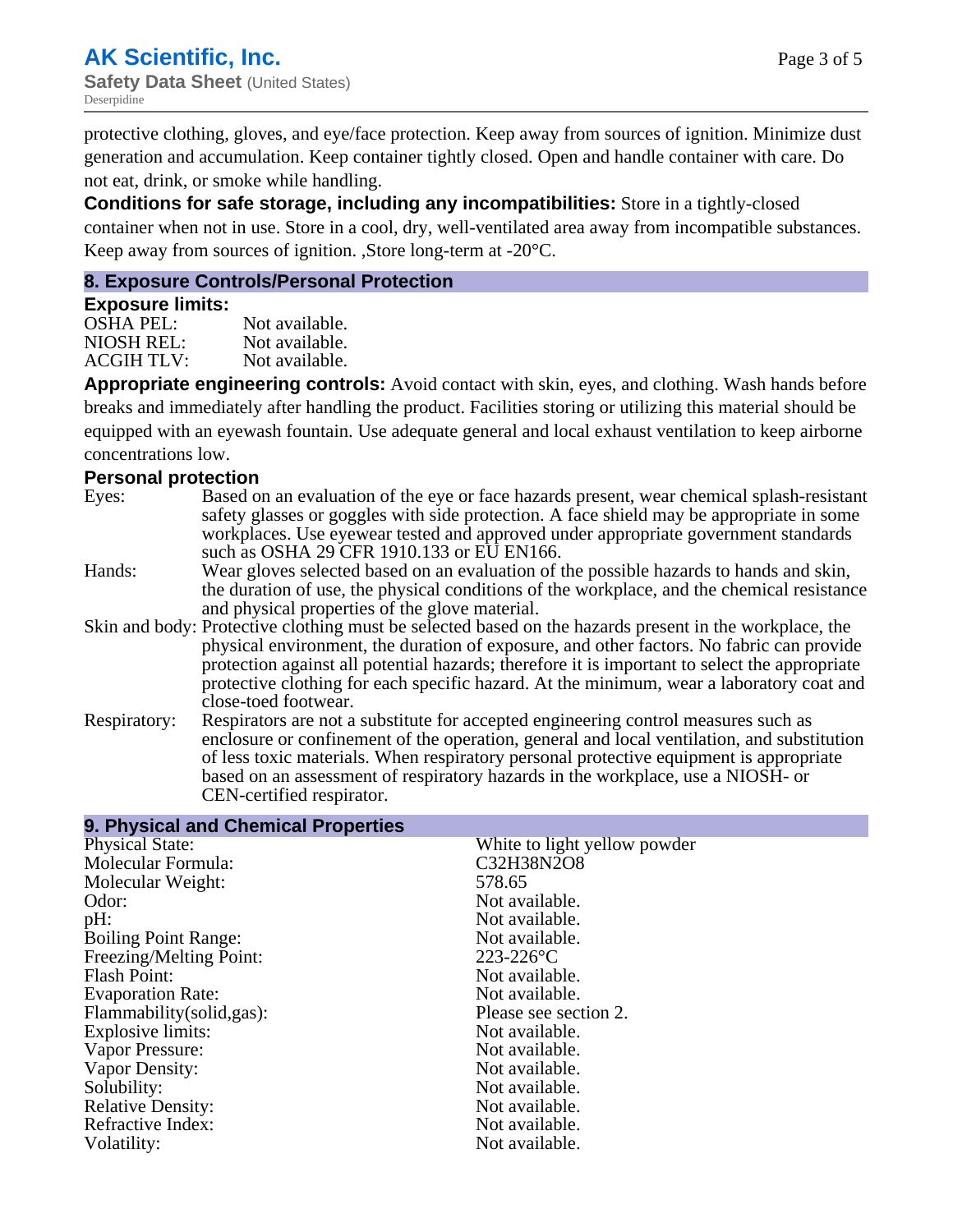Auto-ignition Temperature: Not available.<br>
Decomposition Temperature: Not available. Decomposition Temperature: Not available.<br>
Partition Coefficient: Not available.<br>
Not available. Partition Coefficient: **10. Stability and Reactivity** Reactivity: Not available. Chemical stability: Stable under recommended temperatures and pressures. Possibility of hazardous reactions: Not available. Conditions to avoid: Dust generation. Incompatible materials:<br>
Hazardous decomposition products: Carbon oxides, Nitrogen oxides. Hazardous decomposition products: **11. Toxicological Information** RTECS# Not available.<br>Acute toxicity: Not available. Acute toxicity: Routes of exposure: The Inhalation, eve contact, skin contact, ingestion. Symptoms related to the physical,chemical and toxicological characteristics: Skin contact may result in inflammation characterized by itching, scaling, reddening, blistering, pain or dryness. Eye contact may result in redness, pain or severe eye damage. Inhalation may cause irritation of the lungs and respiratory system. Overexposure may result in serious illness or death.

**Carcinogenicity** Not classified. NTP: Not listed. OSHA: Not listed. Acute toxic effects: Inflammation of the eye is characterized by redness, watering, and itching. Skin inflammation is characterized by itching, scaling, reddening, or, occasionally, blistering.

#### **12. Ecological Information**

Ecotoxicity: Not available.<br>
Not available.<br>
Not available.<br>
Not available. Persistence and degradability:<br>
Bioaccumulative potential:<br>
Not available.<br>
Not available. Bioaccumulative potential: Mobility in soil: Not available. Other adverse effects: Not available.

#### **13. Disposal Considerations**

Disposal of waste: Chemical waste generators must determine whether a discarded chemical is classified as hazardous waste. US EPA guidelines for the classification determination are listed in 40 CFR 261.3. Additionally, waste generators must consult state and local hazardous waste regulations to ensure complete and accurate classification. Observe all federal, state and local regulations when disposing of the substance.

Disposal of packaging: Do not reuse containers. Dispose of as unused product.

#### **14. Transportation Information**

#### **DOT (United States)**

UN number: Not hazmat Proper shipping name:<br>
Transport hazard class:<br>
Not available. Transport hazard class: Packing group: Not available.

# **IATA**